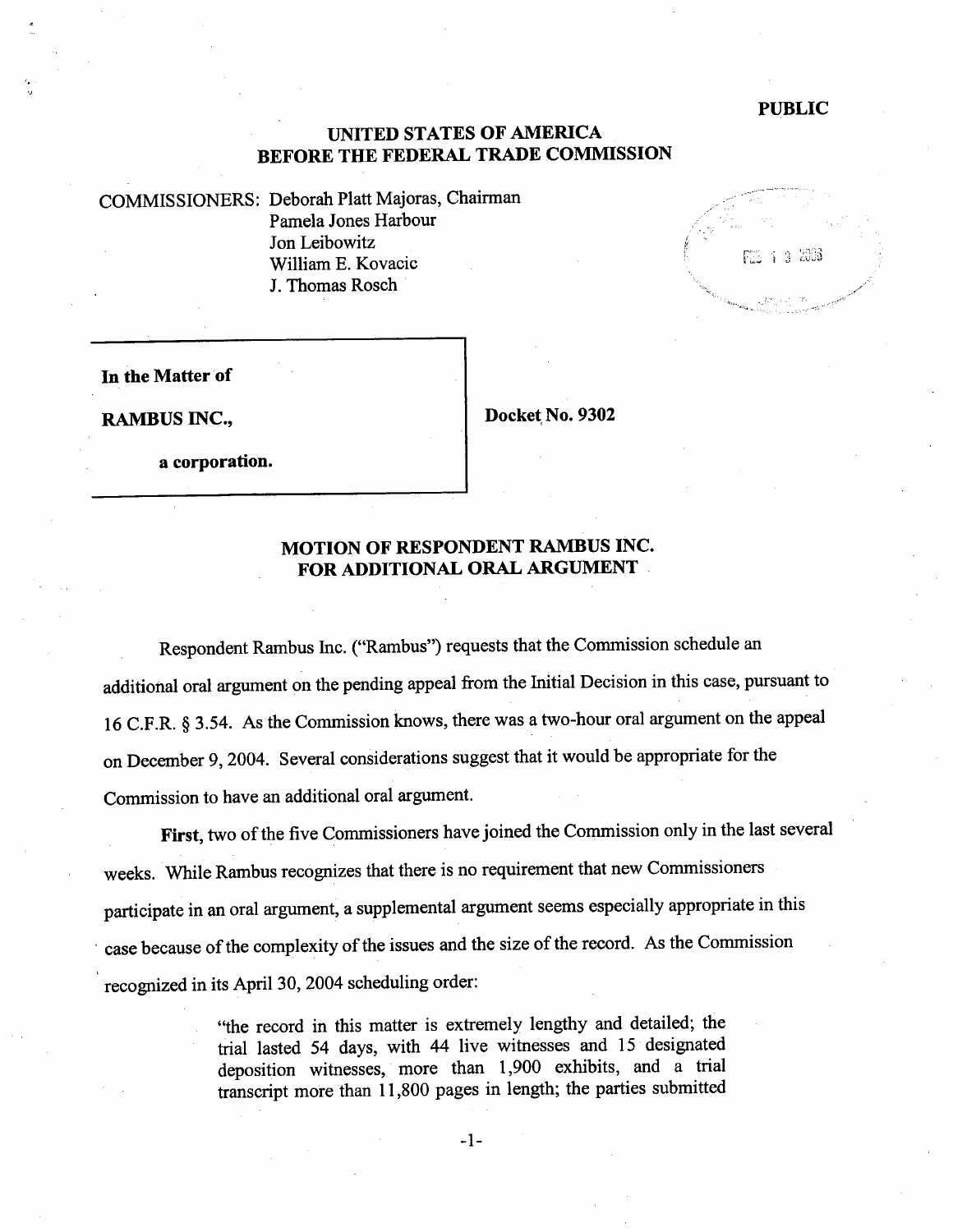more than 3,000 pages of proposed findings of fact and reply findings of fact; post-trial briefs and reply briefs amounted to almost 450 pages; the underlying factual issues are complex, and the record contains a large quantity of highly technical evidence relating to computer design, memory architectures, memory technologies, and patent questions; and the Initial Decision is 334 pages long and contains, inter alia, more than 1,650 findings of fact."

Order Granting Motions For Leave To File Briefs Amici Curiae And Scheduling Oral Argument, p.1.

Second, there have been a number of important developments since the prior oral i argument in this case that might be material to the Commission's decision. These include the following:

- . There have been several requests by both paries to reopen or supplement the record, and the Commission has granted a number of these requests in whole or in part. See Orders dated February 2, 2006; July 20, 2005; and May 13, 2005.<sup>1</sup>
- . Both paries have submitted supplemental and amended proposed findings of fact and conclusions of law and responses to the submissions of the other party.
	- . There has been important new scholarship concerning the issues in this case. See, e.g., Daniel G. Swanson and Wiliam J. Baumol, Reasonable and Nondiscriminatory (RAND) Royalties, Standards Selection, and Control of Market Power, 73 Antitrust L. J. 1, 51-56 (2005) (concluding, inter alia, that "[r]equiring innovators to accept disclosure obligations that exceed those required under the patent laws or that are inimical to trade secret protection is costly not

-2-

As the February 2, 2006 Order states, the Commission has also given Rambus leave to refile its Motion to Reopen The Record To Admit Newly Obtained Evidence Rebutting Complaint Counsel's Proposed Findings and Undermining Complaint Counsel's Proposed Remedy, if and when the San Francisco Superior Court judge presiding over Rambus's antitrust conspiracy claims amends a protective order to allow Rambus to disclose to the Commission certain evidence of alleged market manipulation by DRAM manufacturers.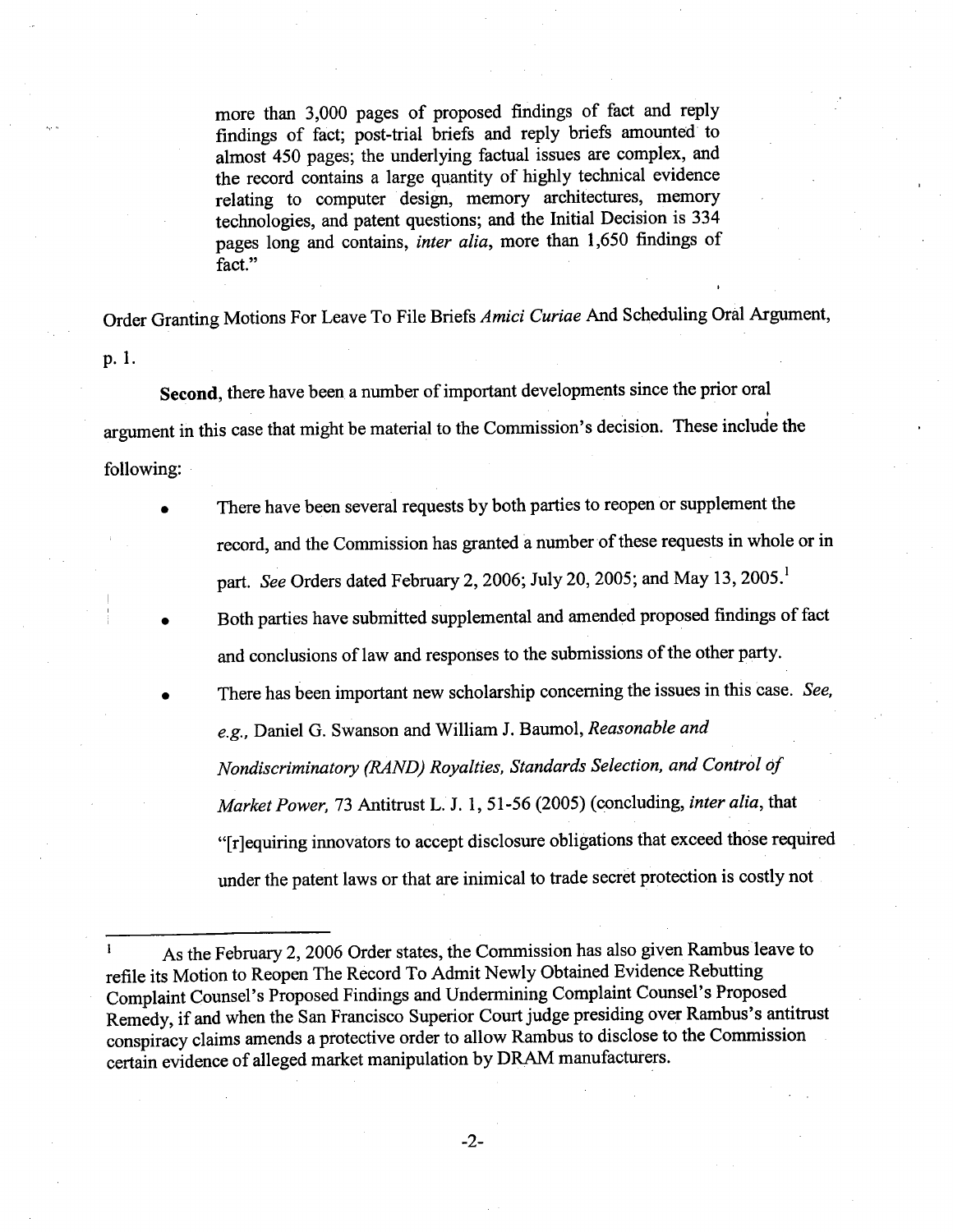onlyin terms of its direct impact on those whose valuable trade secrets are taken but also through its chillng effect of diminishing future incentives to invest in innovation.").

. There have been a number of federal court decisions that bear on the issues in this case, such as the Eleventh Circuit's decision in Schering-Plough Corp. v. Federal Trade Commission, 402 F.3d 1056, 1070-71 (lIth Cir. 2005), and, more recently, Judge Whyte's Findings of Fact and Conclusions of Law in Hynix Semiconductor Inc. et. al v. Rambus Inc., Case No. C-00-20905 RMW (N.D. CaL. Jan. 4,2006), in which Judge Whyte found, like Judge McGuire, both that Rambus had preserved the "material" JEDEC-related documents and had produced them in discovery, and that Rambus had been informed by the "Chairman of the JEDEC committee (that) Rambus attended. . . that JEDEC did not require the disclosure of patent applications." (A copy of this decision was filed with the Commission on January 5, 2006.)

Ar additional oral argument would provide the Commission and counsel an opportnity to discuss these developments and to address questions that the Commissioners might have about them.

Third, additional oral argument might prove useful to the Commission even apart from the presence of new Commissioners and other new developments since the December 2004 argument. This is obviously a complex and important case. Briefing was initially completed on July 7,2004, and the case has been pending before the Commission for 14 months since the oral argument. In its Congressional Budget Justification fied earlier this week, the Commission referred to this case as an important part of its agenda of promoting innovation (p. 5); and, in a subsequent comment that appears to apply to this case among others, the Commission noted that some of its cases "focus on areas in which legal standards are not fully developed" and in which liability is not "clear cut." (p. 44 n.6.) In light of the importance and complexity of the case, the brevity of the December 2004 oral argument, and the amount of time that the case has been

-3-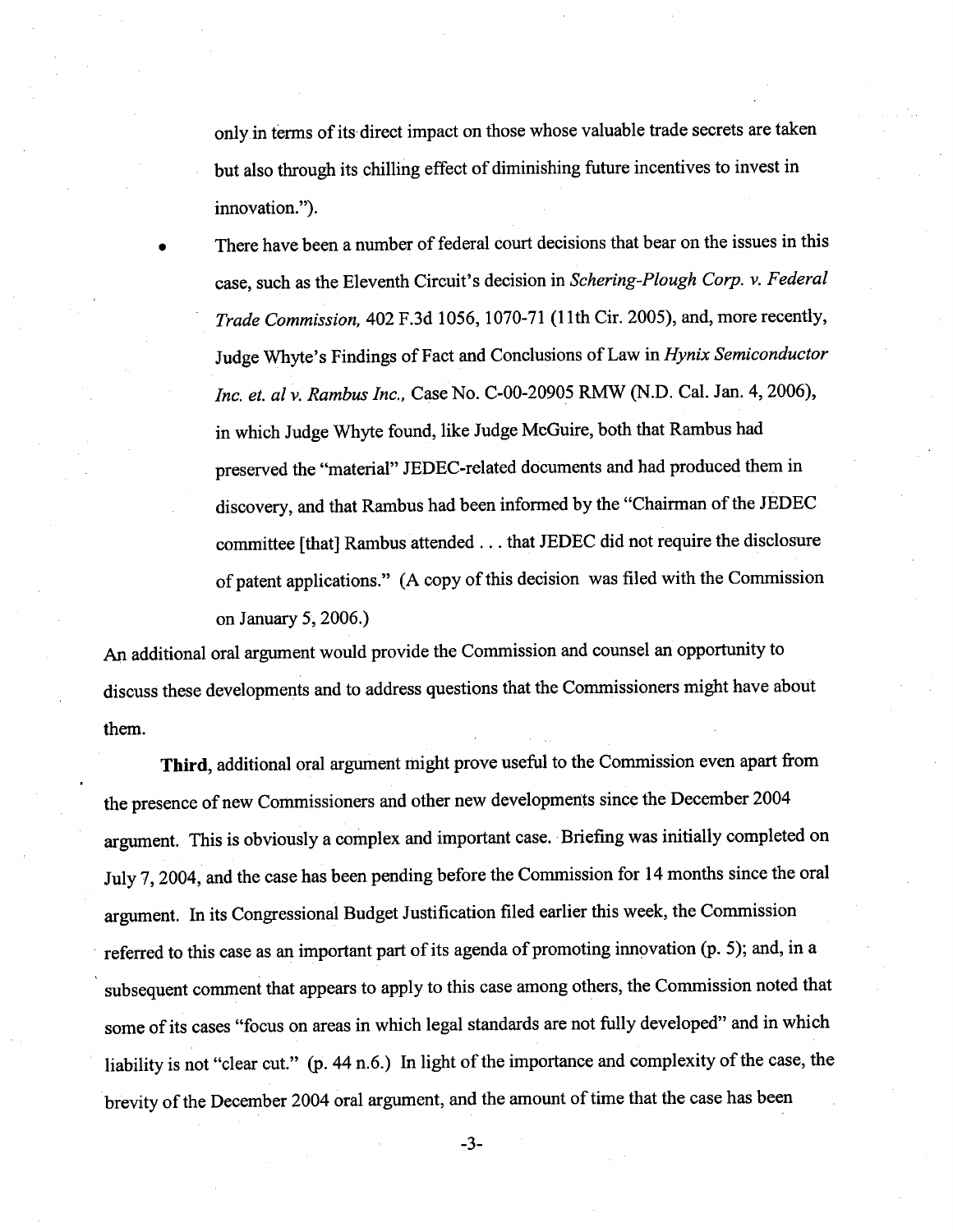pending before the Commission, it is reasonable to believe that the Commissioners might have questions about the case that were not addressed at the earlier argument and might benefit from an opportunity to hear from counsel for the parties.

#### Conclusion

Because of the factors summarized above, Rambus believes that the Commission would find it useful to have an additional oral argument in this 'matter. An additional oral argument would neither require the commitment of excessive resources nor cause any material delay in the resolution of the case. Such an argument would enable all of the Commissioners both to have a shared opportunity to ask counsel about recent developments that bear on the case and to raise any questions that have arisen as they have analyzed the case over the past several months. The Commission could of course specify certain issues that it wishes counsel to address or certain questions that it would like counsel to answer, or it could instead simply permit counsel to make arguments on matters of their choosing.

Respectfully submitted,

Respectfully submitted,

~

Steven M. Perr MUNGER, TOLLES & OLSON LLP 355 South Grand Avenue, 35th Floor Los Argeles, CA 90071-1560 (213) 683-9100

A. Douglas Melamed WILMER CUTLER PICKERING HALE AND DORR LLP 2445 M Street, NW Washington, DC 20037-1420 (202) 663-6000

i

Dated: February 13, 2006 Attorneys for Respondent Rambus Inc.